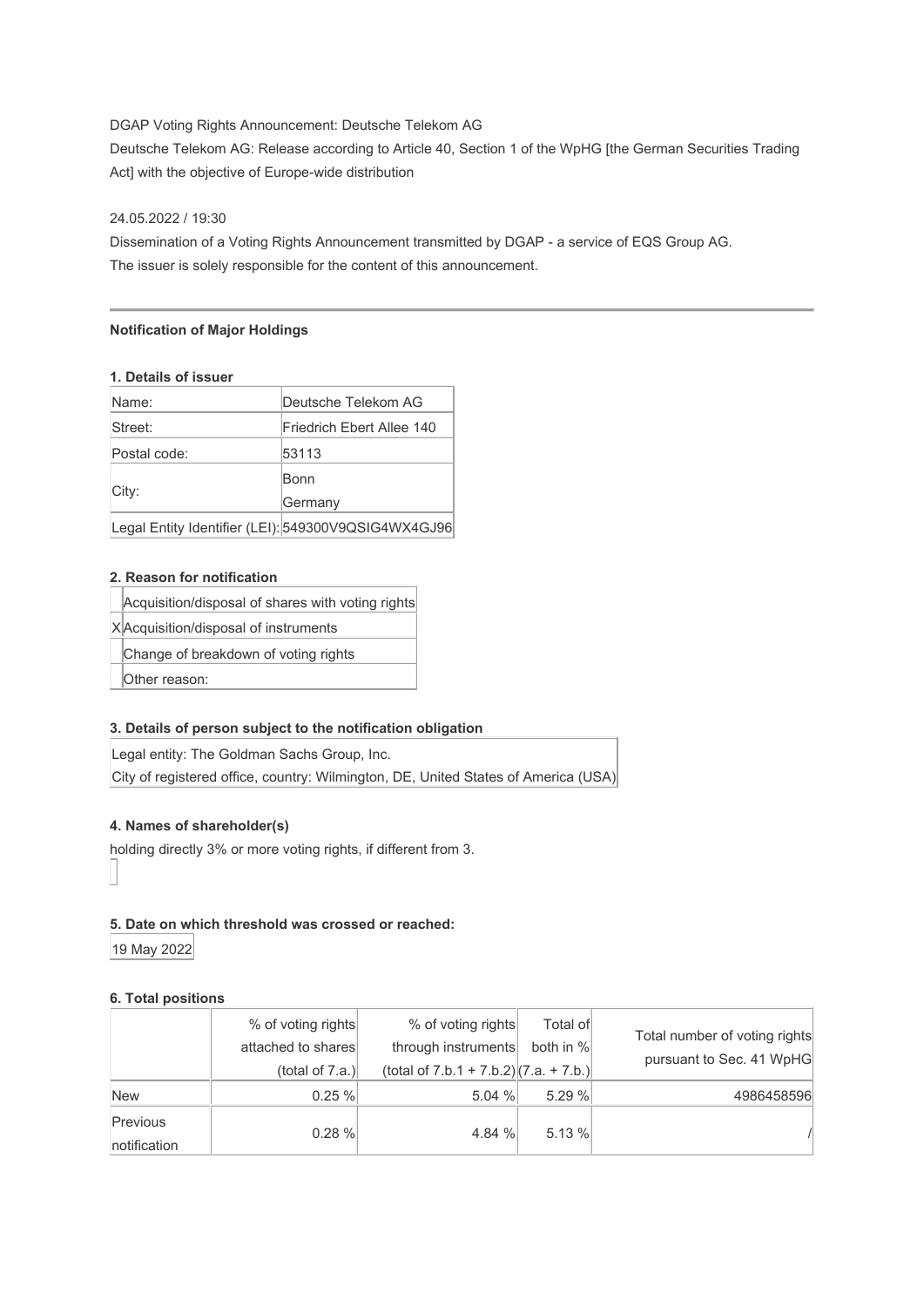## **7. Details on total positions**

| <b>ISIN</b>  | Absolute |           | In $%$                                                      |          |
|--------------|----------|-----------|-------------------------------------------------------------|----------|
|              | Directl  | Indirectl | <b>Direct</b>                                               | Indirect |
|              |          |           | (Sec. 33 WpHG) (Sec. 34 WpHG) (Sec. 33 WpHG) (Sec. 34 WpHG) |          |
| DE0005557508 |          | 10120354  | $0\%$                                                       | 0.20%    |
| US2515661054 |          | 2219542   | $0\%$                                                       | 0.04%    |
| <b>Total</b> | 12339896 |           | 0.25%                                                       |          |

## **a. Voting rights attached to shares (Sec. 33, 34 WpHG)**

# **b.1. Instruments according to Sec. 38 (1) no. 1 WpHG**

| Type of         | Expiration or maturity | Exercise or conversion | Voting rights | Voting rights in |
|-----------------|------------------------|------------------------|---------------|------------------|
| linstrument     | date                   | period                 | absolute      | $\%$             |
| Right To Recall | Open                   |                        | 7867492       | 0.16 %           |
| Right Of Use    | Open                   |                        | 5008733       | 0.10 %           |
| Call Warrant    | 06.03.2028             |                        | 1624186       | 0.03 %           |
| Swap            | 06.03.2028             |                        | 1486615       | 0.03 %           |
| Future          | 17.06.2022             |                        | 3248332       | 0.07 %           |
| Call Option     | 19.12.2025             |                        | 23534522      | 0.47%            |
|                 |                        | Total                  | 42769879      | 0.86%            |

### **b.2. Instruments according to Sec. 38 (1) no. 2 WpHG**

| Type of      | Expiration or | Exercise or       | Cash or physical | Voting rights | Voting rights |
|--------------|---------------|-------------------|------------------|---------------|---------------|
| linstrument  | maturity date | conversion period | settlement       | absolute      | in $%$        |
| Swap         | 19.05.2032    |                   | lCash            | 3430899       | 0.07%         |
| Call Warrant | 31.12.2030    |                   | Cash             | 3932534       | 0.08%         |
| Call Option  | 31.03.2035    |                   | lCash            | 66695578      | 1.34%         |
| Put Option   | 20.12.2030    |                   | Cash             | 43846215      | 0.88%         |
| Forward      | 20.12.2024    |                   | Cash             | 2870567       | 0.06%         |
| Future       | 20.12.2030    |                   | Cash             | 64783939      | 1.30%         |
| Put Option   | 19.12.2025    |                   | Physical         | 23017602      | 0.46%         |
| Index        | N/A           |                   | lCash            | 52862         | 0.001%        |
|              |               |                   | Total            | 208630196     | 4.18 %        |

## **8. Information in relation to the person subject to the notification obligation**

Person subject to the notification obligation is not controlled nor does it control any other undertaking(s) that directly or indirectly hold(s) an interest in the (underlying) issuer (1.).

 $X$  Full chain of controlled undertakings starting with the ultimate controlling natural person or legal entity:

|                                  | % of voting rights (if at | % of voting rights through                             | Total of both (if at |
|----------------------------------|---------------------------|--------------------------------------------------------|----------------------|
| Name                             |                           | least 3% or more) instruments (if at least 5% or more) | least 5% or more)    |
| The Goldman Sachs Group,<br>Inc. | $\frac{0}{0}$             | $\frac{0}{0}$                                          | $\frac{9}{6}$        |
| <b>GSAM Holdings LLC</b>         | $\%$                      | $\%$                                                   | $\frac{9}{6}$        |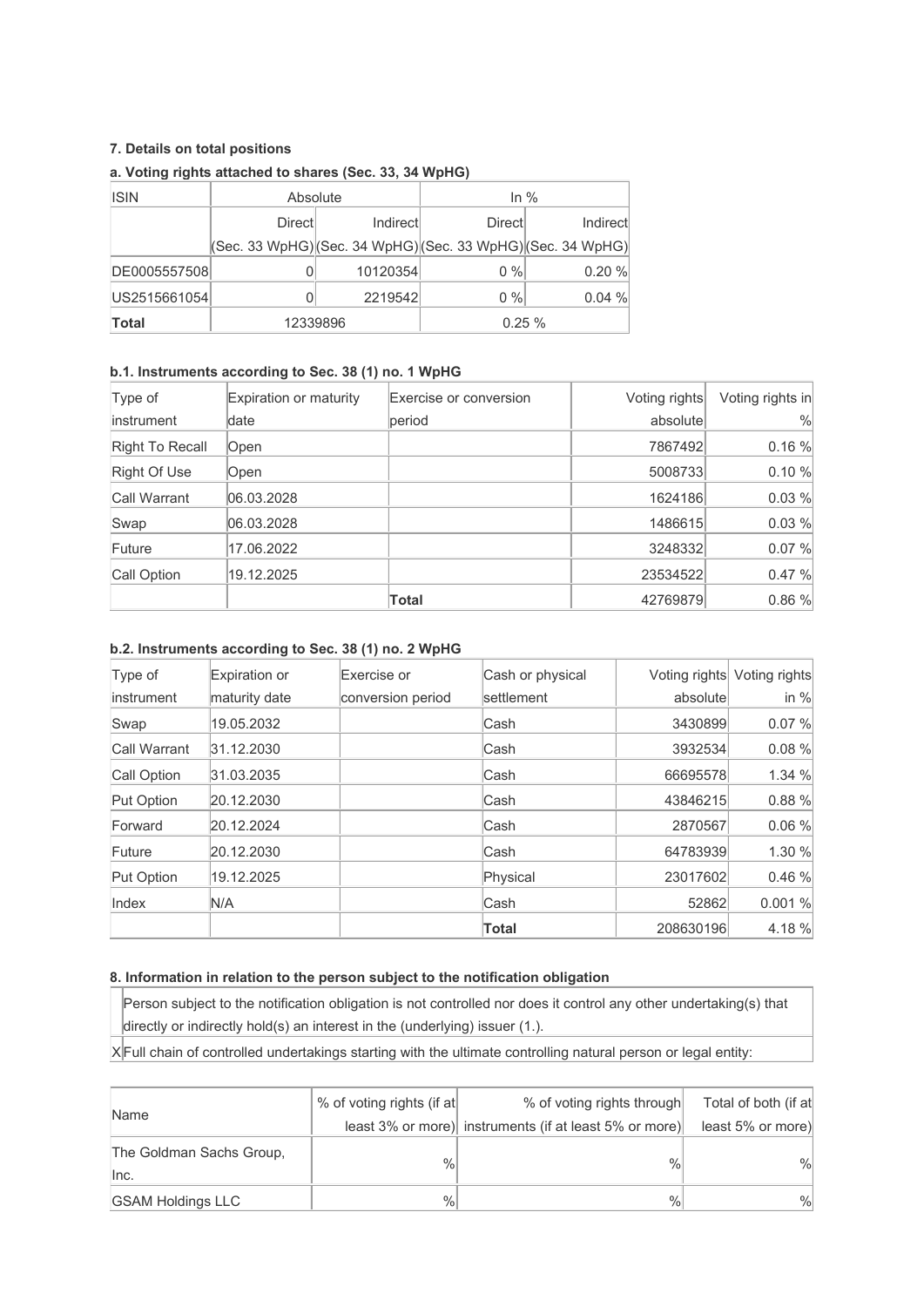| <b>NNIP Holdings LLC</b>          | $\%$          | $\%$          | $\frac{0}{0}$ |
|-----------------------------------|---------------|---------------|---------------|
| NNIP UK Holdings I Ltd            | $\frac{0}{0}$ | %             | $\frac{0}{0}$ |
| NNIP UK Holdings II Ltd           | $\%$          | %             | $\frac{0}{0}$ |
| NNIP Holdings I B.V. / NNIP       |               |               |               |
| Holdings II B.V.                  | $\%$          | $\%$          | $\frac{0}{0}$ |
| <b>NN Investment Partners</b>     | $\frac{0}{0}$ | $\%$          | $\frac{0}{0}$ |
| Holdings NV                       |               |               |               |
|                                   | $\%$          | $\%$          | $\frac{0}{0}$ |
| The Goldman Sachs Group,          | $\%$          | $\%$          | $\frac{0}{0}$ |
| Inc.                              |               |               |               |
| Goldman Sachs Bank USA            | $\%$          | $\frac{0}{0}$ | $\frac{0}{0}$ |
| Goldman Sachs Bank Europe         | $\%$          | $\%$          | $\frac{0}{0}$ |
| SE                                |               |               |               |
|                                   | $\%$          | $\frac{0}{0}$ | $\frac{0}{0}$ |
| The Goldman Sachs Group,          | $\%$          | $\%$          | $\frac{0}{0}$ |
| Inc.                              |               |               |               |
| Goldman Sachs (UK) L.L.C.         | $\%$          | $\frac{0}{0}$ | $\frac{0}{0}$ |
| Goldman Sachs Group UK<br>Limited | $\%$          | $\%$          | $\frac{0}{0}$ |
| Goldman Sachs International       |               |               |               |
| Bank                              | $\%$          | $\%$          | $\%$          |
|                                   | $\frac{0}{0}$ | $\frac{0}{0}$ | $\%$          |
| The Goldman Sachs Group,          | $\frac{0}{0}$ | %             | $\%$          |
| Inc.                              |               |               |               |
| GS Global Markets, Inc.           | $\frac{0}{0}$ | %             | $\%$          |
| Goldman Sachs Finance Corp        | $\frac{0}{0}$ | %             | $\%$          |
| International Ltd                 |               |               |               |
|                                   | $\frac{0}{0}$ | %             | $\%$          |
| The Goldman Sachs Group,<br>Inc.  | $\%$          | %             | $\%$          |
| Goldman, Sachs & Co.              |               |               |               |
| Wertpapier GmbH                   | $\frac{0}{0}$ | %             | $\%$          |
|                                   | $\frac{0}{0}$ | $\frac{0}{0}$ | $\frac{0}{0}$ |
| The Goldman Sachs Group,          | $\frac{0}{0}$ | %             | $\%$          |
| Inc.                              |               |               |               |
| GS Finance Corp.                  | $\frac{0}{0}$ | $\frac{0}{0}$ | $\frac{0}{0}$ |
|                                   | %             | %             | $\frac{0}{0}$ |
| The Goldman Sachs Group,          | $\frac{0}{0}$ | %             | $\%$          |
| Inc.                              |               |               |               |
| <b>IMD Holdings LLC</b>           | $\frac{0}{0}$ | $\frac{9}{6}$ | $\%$          |
| United Capital Financial          | $\frac{0}{0}$ | %             | $\%$          |
| Partners, Inc.                    |               |               |               |
| United Capital Financial          | $\frac{0}{0}$ | $\frac{9}{6}$ | $\frac{0}{0}$ |
| Advisers, LLC                     |               |               |               |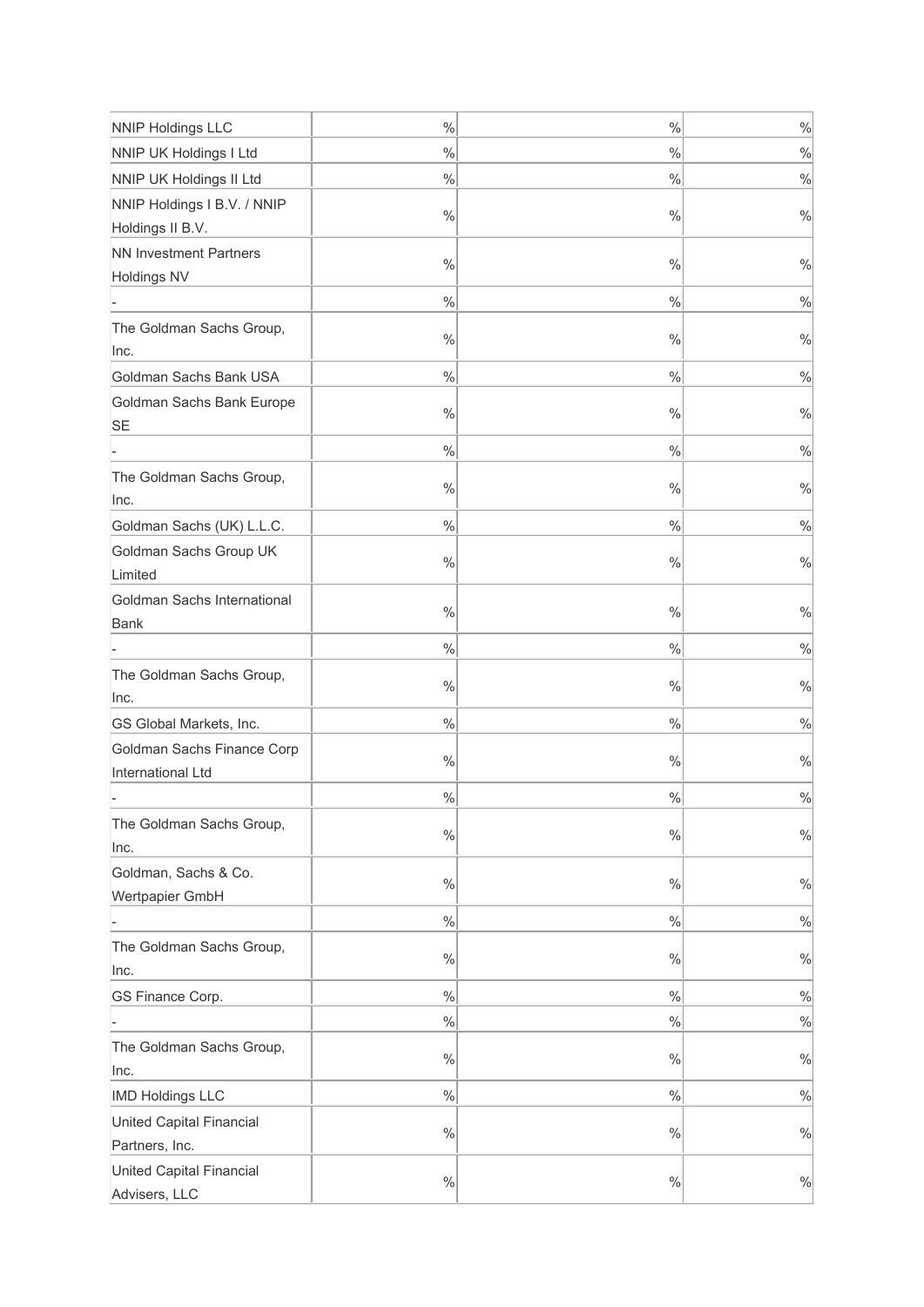|                             | $\frac{0}{0}$ | $\frac{0}{0}$ | $\frac{0}{0}$ |
|-----------------------------|---------------|---------------|---------------|
| The Goldman Sachs Group,    |               |               |               |
| Inc.                        | $\frac{0}{0}$ | $\%$          | $\frac{0}{0}$ |
| Goldman Sachs (UK) L.L.C.   | $\frac{0}{0}$ | $\frac{1}{2}$ | $\frac{0}{0}$ |
| Goldman Sachs Group UK      |               |               |               |
| Limited                     | $\frac{0}{0}$ | $\frac{0}{0}$ | $\frac{0}{0}$ |
| Goldman Sachs International | $\frac{0}{0}$ | $\frac{0}{0}$ | $\frac{0}{0}$ |
|                             | $\frac{0}{0}$ | $\frac{0}{0}$ | $\frac{0}{0}$ |
| The Goldman Sachs Group,    |               |               |               |
| Inc.                        | $\%$          | $\frac{1}{2}$ | $\frac{0}{0}$ |
| <b>GSAM Holdings LLC</b>    | $\frac{0}{0}$ | $\frac{0}{0}$ | $\frac{0}{0}$ |
| Goldman Sachs Asset         | $\frac{0}{0}$ | $\frac{0}{0}$ | $\frac{0}{0}$ |
| Management, L.P.            |               |               |               |
|                             | $\frac{0}{0}$ | $\frac{0}{0}$ | $\frac{0}{0}$ |
| The Goldman Sachs Group,    | $\frac{0}{0}$ | $\frac{0}{0}$ | $\frac{0}{0}$ |
| Inc.                        |               |               |               |
| Goldman Sachs Non-US        | $\frac{0}{0}$ | $\frac{0}{0}$ | $\frac{0}{0}$ |
| Americas Holdings LLC       |               |               |               |
| Goldman Sachs Non-US        | $\frac{0}{0}$ | $\frac{0}{0}$ | $\%$          |
| Americas Holdings II LLC    |               |               |               |
| GSEM Bermuda Holdings, L.P. | $\frac{0}{0}$ | $\frac{1}{2}$ | $\frac{0}{0}$ |
| GS Equity Markets, L.P.     | $\frac{0}{0}$ | $\frac{1}{2}$ | $\frac{0}{0}$ |
|                             | $\frac{0}{0}$ | $\frac{0}{0}$ | $\frac{0}{0}$ |
| The Goldman Sachs Group,    | $\frac{0}{0}$ | $\frac{0}{0}$ | $\frac{0}{0}$ |
| Inc.                        |               |               |               |
| Folio Financial, Inc.       | $\frac{0}{0}$ | $\frac{0}{0}$ | $\frac{0}{0}$ |
| Folio Investments Inc.      | $\frac{0}{0}$ | $\frac{0}{0}$ | $\frac{0}{0}$ |
|                             | $\%$          | %             | $\%$          |
| The Goldman Sachs Group,    |               |               |               |
| Inc.                        | $\frac{0}{0}$ | $\frac{0}{0}$ | $\frac{0}{0}$ |
| Goldman Sachs & Co. LLC     | $\frac{0}{0}$ | $\frac{0}{0}$ | $\frac{0}{0}$ |

# **9. In case of proxy voting according to Sec. 34 para. 3 WpHG**

(only in case of attribution of voting rights in accordance with Sec. 34 para. 1 sent. 1 No. 6 WpHG)

Date of general meeting:

Holding total positions after general meeting (6.) after annual general meeting:

| Proportion of voting rights Proportion of instruments Total of both |  |
|---------------------------------------------------------------------|--|
| 0/2                                                                 |  |

**10. Other explanatory remarks:**

Date